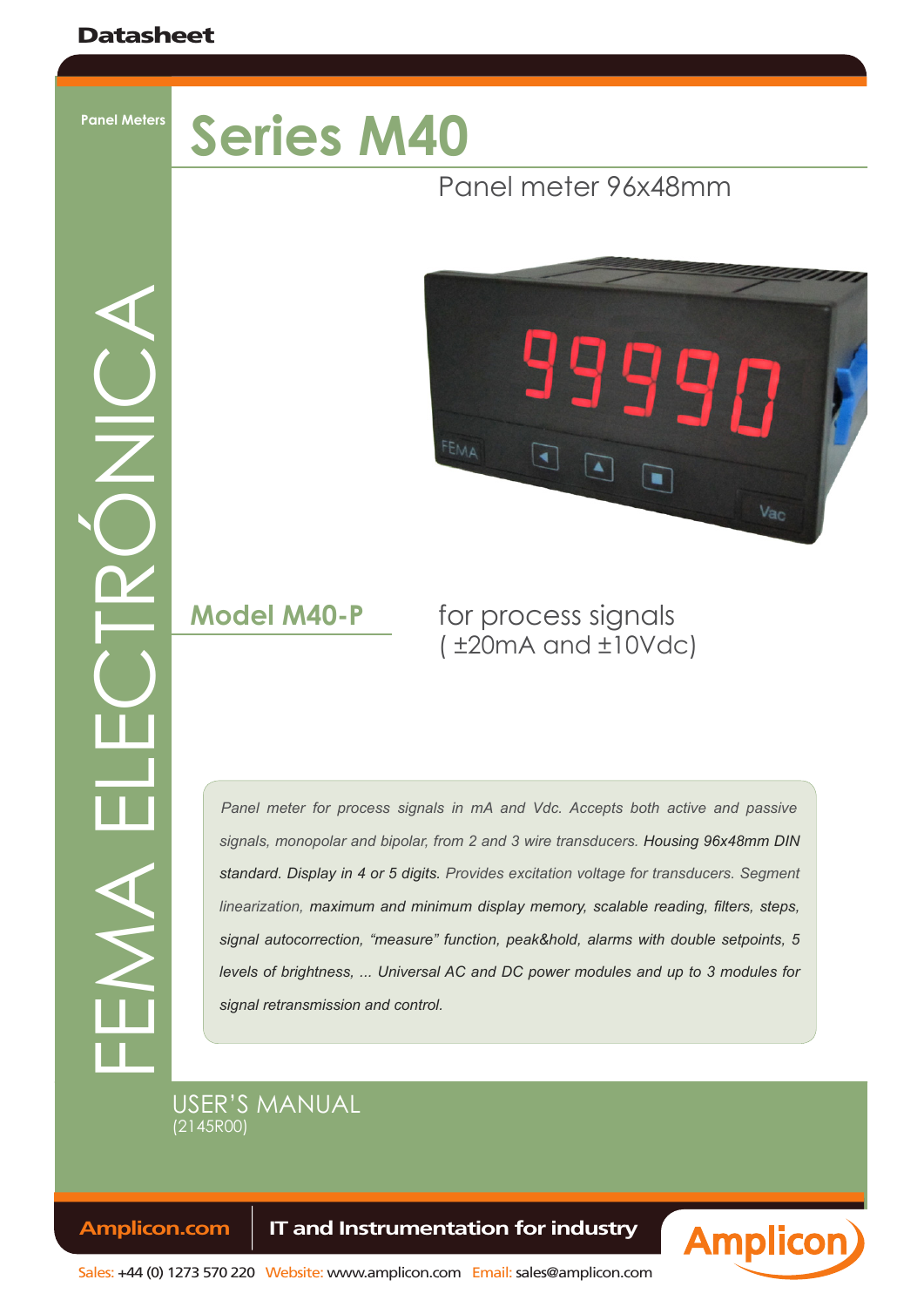# **Meter M40-P**

# **Panel meter 96x48mm size for process signals**

Panel meter for process signals in mA and Vdc, active and passive, monopolar and bipolar, from 2 or 3 wire transducers. Provides +15V (max. 40mA) excitation voltage to power-up the transducer when needed. Scalable reading. 10 segment linearization.

Instrument with 96x48mm standard DIN size. Resolution 4 digits plus negative sign ("*-9999*") or 5 digits with negative sign with last digit fixed to zero ("*99990*", with menu function "*Right Zero*").

Management for up to 4 alarms with 1 or 2 setpoints each, with hysteresis and delays. Provides memory for maximum and minimum, left zeros, display on selectable steps, fixed digits, recursive display filter, password, brightness control,

"*measure*" function (visualizes input signal without scaling), offset and signal high autocorrection (assigns the actual signal to the low or high reading), "*peak&hold"* function and password.

Power options with universal AC and DC ranges, and space for 2\* additional control and/or signal retransmission modules (*\*soon 3 modules*).

For measurements in CAT-II and for environments with degree of pollution 1 and 2 without condensation. Standard IP54 front protection, with optional upgrade to IP65 protection.

Connections via plug-in screw terminals and configuration via three front push-buttons. For application on industrial environments.





#### Precautions on installation

Risk of electrical shock. Instrument terminals can be connected to dangerous voltage.

Instrument protected with double isolation. No earth connection required.

Instrument is in conformity with CE rules and regulations. See "CE Declaration of Conformity" further in this document.

This instrument has been designed and verified according to the 61010-1 CE security regulation, and is designed for applications on industrial environments. See the "CE Declaration of Conformity" further in this document for information on the category of measure and the degree of pollution levels that apply.

Installation of this instrument must be performed by qualified personnel only. This manual contains the appropriate information for the installation. Using the instrument in ways not specified by the manufacturer may lead to a reduction on the specified protection level. Disconnect the instrument from power before starting any maintenance and / or installation action.

The instrument does not have a general switch and will start operation as soon as power is connected. The instrument does not have protection fuse, the fuse must be added during installation.

The instrument is designed to be panel mounted. An appropriate ventilation of the instrument must be assured. Do not expose the instrument to excess of humidity. Maintain clean by using a humid rag and do NOT use abrasive products such as alcohols, solvents, etc.

General recommendations for electrical installations apply, and for proper functionality we recommend : if possible, install the instrument far from electrical noise or magnetic field generators such as power relays, electrical motors, speed variators, ... If possible, do not install along the same conduits power cables (power, motor controllers, electrovalves, ...) together with signal and/or control cables

Before proceeding to the power connection, verify that the voltage level available matches the power levels indicated in the label on the instrument.

In case of fire, disconnect the instrument from the power line, fire alarm according to local rules, disconnect the air conditioning, attack fire with carbonic snow, never with water.

**Amplicon**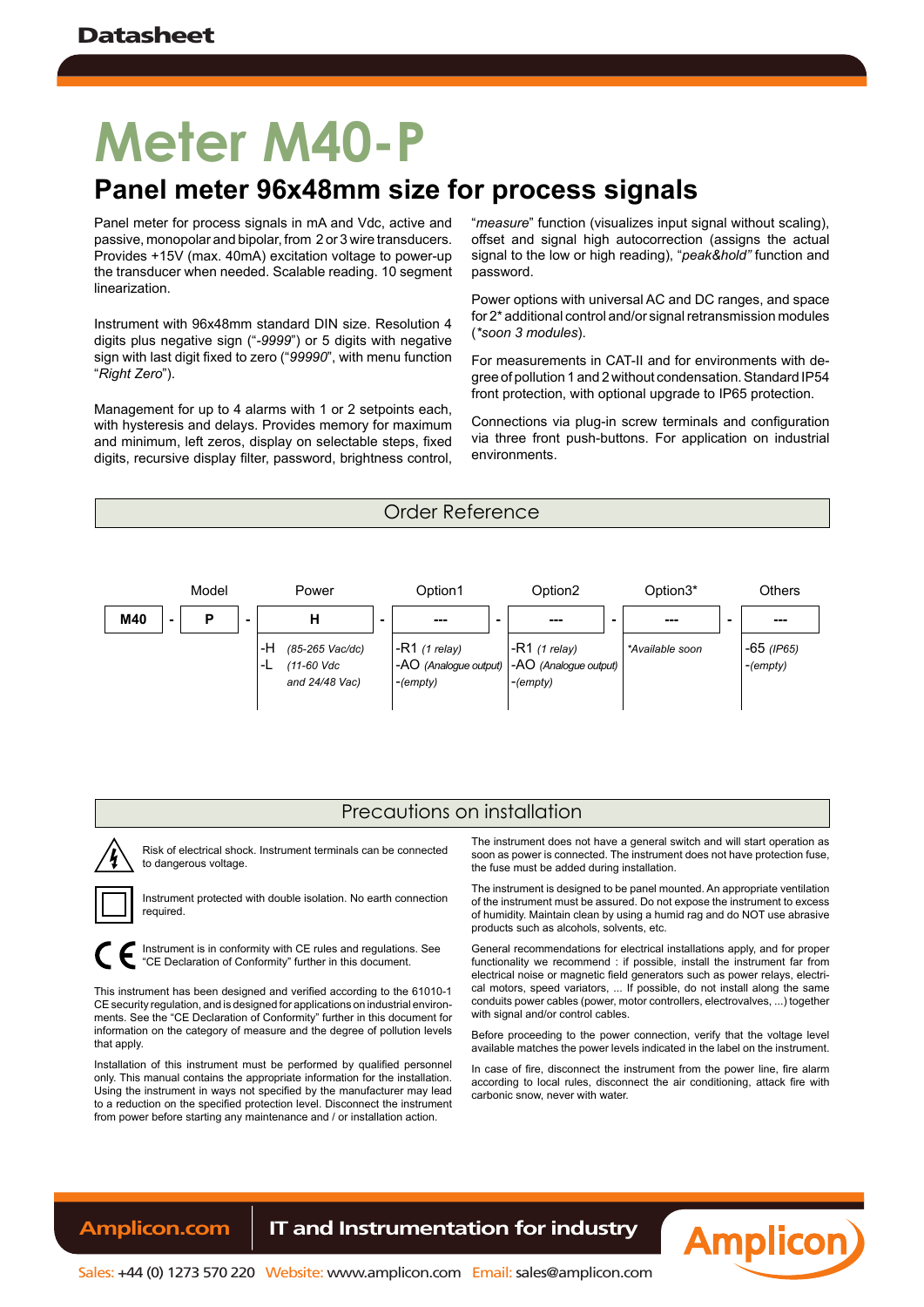**User's Manual M40-P**





#### Power Connections



Earth connection - Although a terminal is offered for earth connection, the connection is optional. The instrument does not need this connection for correct functioning nor for compliance with the security regulations.

Fuse - To comply with security regulation 61010-1, add to the power line a protection fuse acting as disconnection element, easily accessible to the operator and identified as a protection device.

- Power "H" fuse 250mA time-lag
- Power "L" fuse 400mA time-lag

#### Signal Connections

Active current loop 4/20mA / ±20mA



#### Passive current loop 4/20mA / ±20mA



#### Active voltage signal 0/10Vdc / ±10Vdc



#### Passive voltage signal 0/10Vdc / ±10Vdc







Sales: +44 (0) 1273 570 220 Website: www.amplicon.com Email: sales@amplicon.com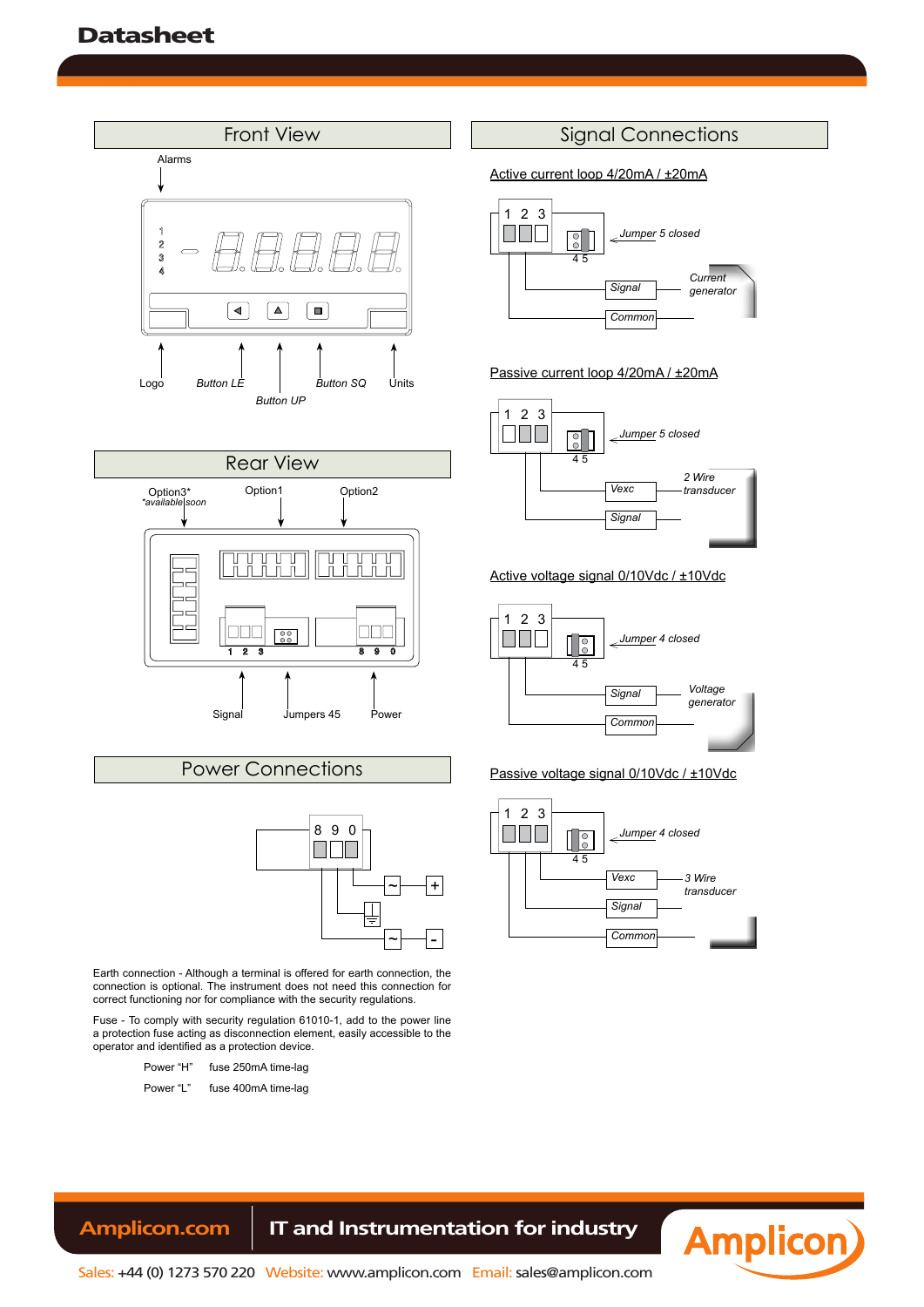## **Datasheet**

#### Technical Data

Height 14 mm<br>Display maximum 9999 (99990) Display maximum 9999 (99990) Display minimum Decimal point selectable 8.8.8.8. Overrange 9999 flashing Underrange -9999 flashing

**Signals** accepted mA, Vdc Connections 2 or 3 wire<br>
Types active or p

Maximum input signal

**Accuracy** at 25ºC in mA  $0.05\%$  F.S. ±1 digit<br>in Vdc  $0.05\%$  F.S. ±1 digit

**Power**<br>Power "H" Consumption <4W

#### **Functions available**

Segment linearization 10 segments Fixed digits yes, configurable Steps yes, configurable Memory of maximum yes<br>Memory of minimum yes Memory of minimum<br>Zeros to the left Add zero to the right Password yes, configurable *"Measure"* function yes Auto correction high yes Auto correction low yes Peak & Hold yes Double setpoints yes<br>Brightness control yes, 5 levels Brightness control

**Digits** 4 (or 5 with last digit fixed to zero) Type 7 segments, red

Ranges selectable 4/20mA, 0/10Vdc, ±20mA, ±10Vdc active or passive signals (the instrument provides the excitation voltage if needed) Input impedance 9.1R in mA, 932K in Vdc Oversignal max. 100mA, max. 100Vdc

**Excitation voltage** +15Vdc ±10% (max. 40mA) protected against short-circuit

in Vdc 0.05% F.S. ±1 digit<br>when using Vexc +0.25% FS (total 0. +0.25% FS (total 0.30%) in mA +0.10% FS (total 0.15%) in Vdc Acquisitions 15 acquisitions / second<br>Display refresh 15 display refresh / seco 15 display refresh / second Step response time <210mSec (0% to 99% signal)

Power "H" 85 to 265 Vac/dc<br>
Power "L" 11 to 60 Vdc and 11 to 60 Vdc and 24/48Vac Isolation 3500Veff for power "H" 2000Veff for power "L" all levels tested for 60 seconds

**Configuration** 3 frontal push buttons (and rear jumper for signal selection in Vdc or mA)

Filter on display ves, recursive, configurable yes, configurable<br>yes, configurable

#### Technical Data (cont.)

#### **Thermal stability**

offset 25 ppm/ºC span\* 60 ppm/°C *\*span drift includes the offset drift*

**Optional boards** maximum 2\*

#### **Mechanical**

Mounting **panel** Weight <150 grams<br>Housing materials ABS, polyca Front size 96x48mm<br>Panel cut-out 92x44mm Panel cut-out<br>Deep from panel

Connections plug-in screw terminals ABS, polycarbonate, vergaflex<br>96x48mm 91mm (including terminal)

*(\*board 3 available soon)*

**Protection IP54** standard IP65 optional (Front sealed. Opening the front breaks the seal)

**Temperature** Operation 0 to 50°C<br>Temperature Storage –20 to +70°C Temperature Storage Warm-up 15 minutes

(30 minutes when using Vexc)

#### Mechanical Dimensions (mm)









#### **Amplicon.com | IT and Instrumentation for industry**



Sales: +44 (0) 1273 570 220 Website: www.amplicon.com Email: sales@amplicon.com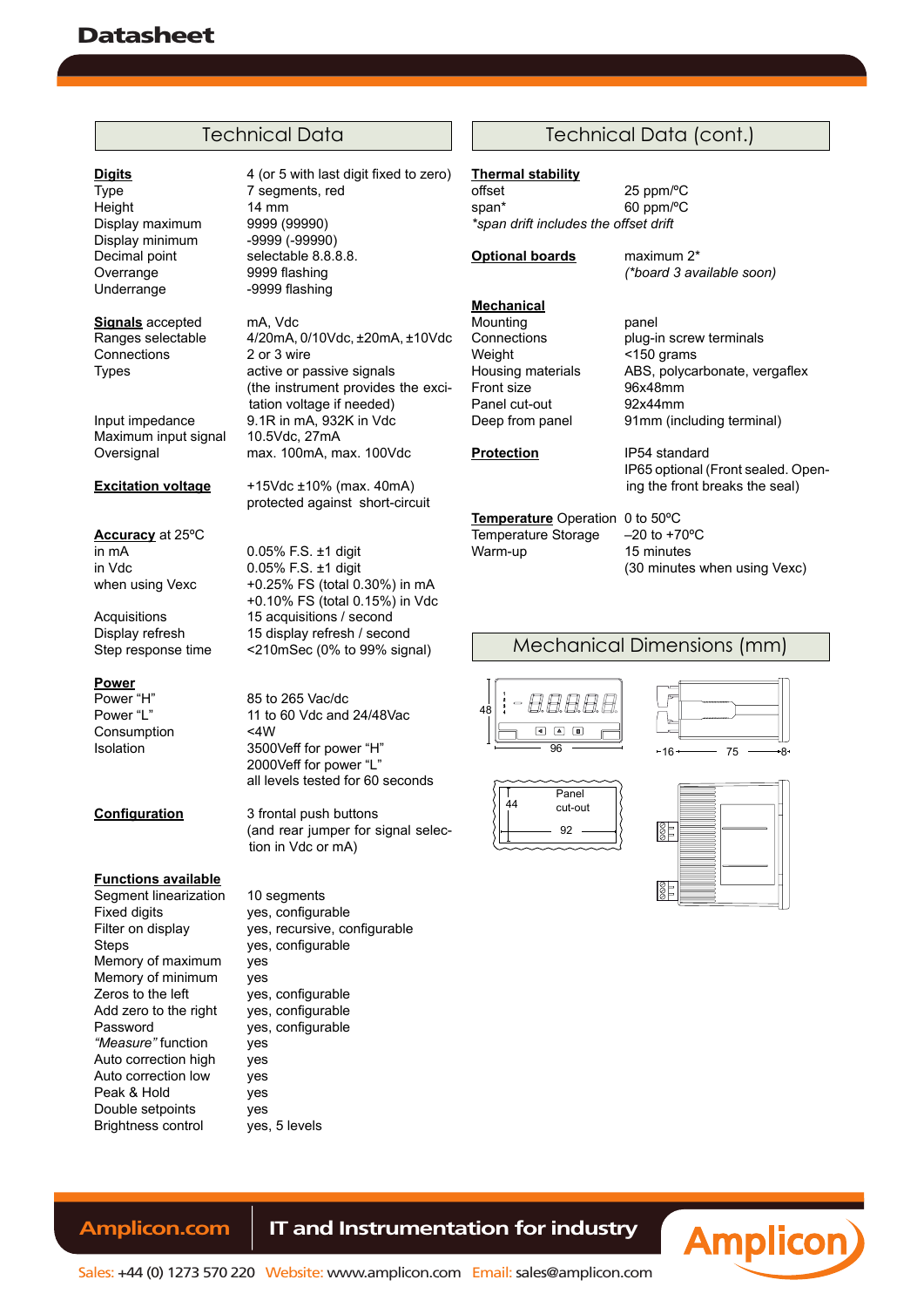**User's Manual M40-P**

#### Operating the Information Menu

To enter the *"Information Menu"* press the SQ button. The *"Information Menu"* allows to visualize information and does not allow to modify the configuration of the instrument. It is not affected by the "PASSWord" function. During operation with the *"Information Menu",* alarms remain "frozen" and are kept on-hold. Leaving the *"Information Menu"* returns to the measuring state of the instrument, without restart.

**Information Menu Tree -** See page 5.

**Rollback -** After 30 seconds without interaction from the operator, the instrument leaves the *"Information Menu"*.

**Button SQ -** Selects the visible option.

**Button UP -** Moves vertically along the available menu options.

**Button LE -** Leaves selected menu or leaves the *"Information Menu"*.

#### Operating the Configuration Menu

To enter the *"Configuration Menu"* press the SQ button. The *"Configuration Menu"* allows to change the configuration of the instrument. Access to the *"Configuration Menu"* can be password protected with the function "PASSWord". During operation with the *"Configuration Menu"* the alarms remain "frozen" and are kept on-hold. When leaving the *"Configuration Menu"* the instrument performs a restart, and new configuration is applied. During the restart of the instrument a short alarm deactivation is performed.

**Configuration Menu Tree -** See page 6.

**Rollback -** After 30 seconds without interaction from the operator, the instrument leaves the *"Configuration Menu"*, discarding all changes.

**Button SQ -** Moves horizontally on the menu. Allows selection of the current option displayed. During a value selection menu (for example a setpoint value) validates the value on display.

**Button UP -** Moves vertically on the menu. Displays the available menu options. During a value selection menu (for example a setpoint value) increases digit value from 0 to 1, 2, 3, 4, 5, 6, 7, 8, 9.

**Button LE -** Leaves the current menu. Pressing LE several times will leave all menus and leave the *"Configuration Menu"*  tree. During a value selection menu (for example a setpoint value) allows to select each digit for modification with the UP button.

**Reset -** Leaving the *"Configuration Menu"* forces a restart of the instrument, even in case of no changes in configuration.

# Information Menu



**Amplicon**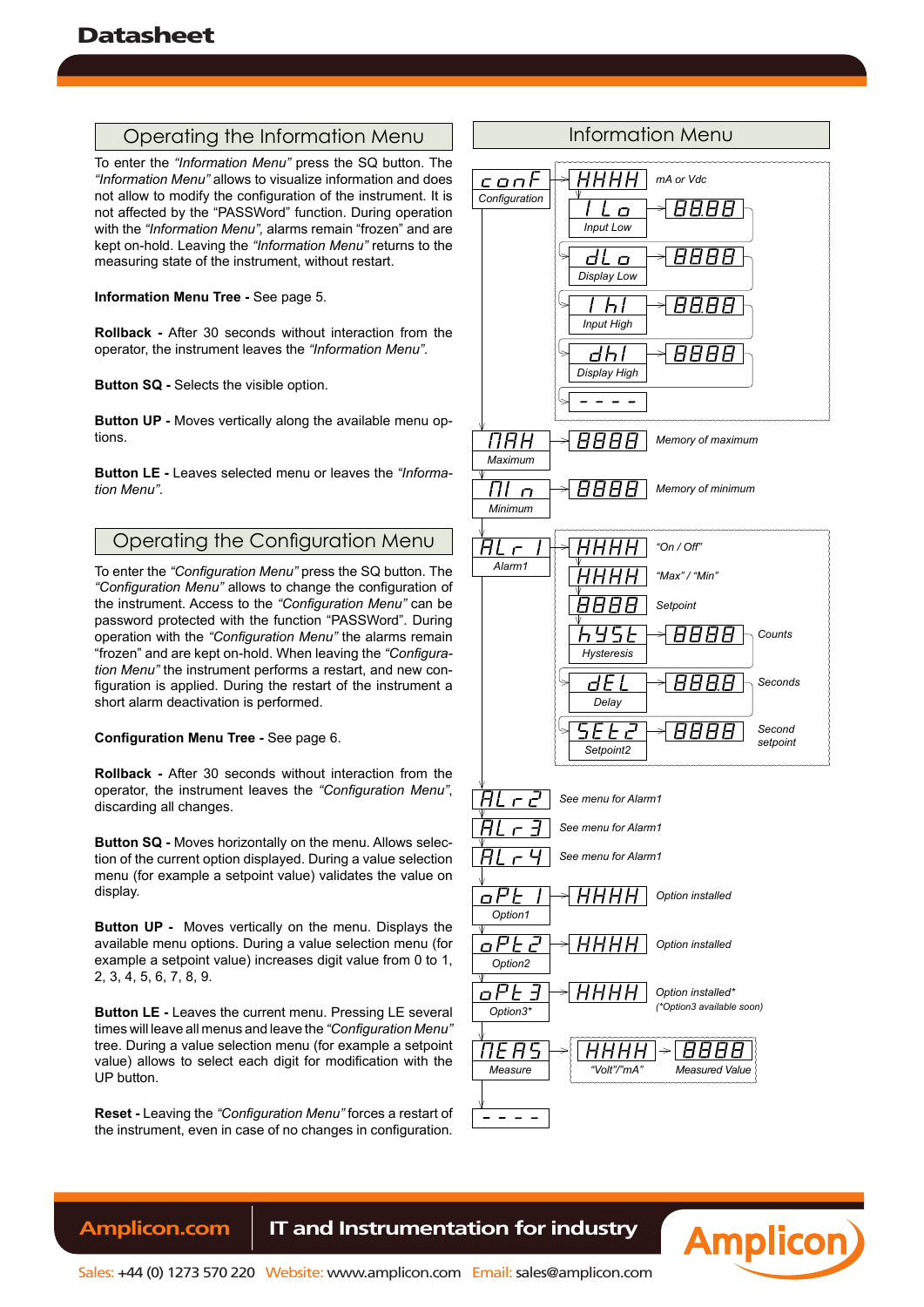

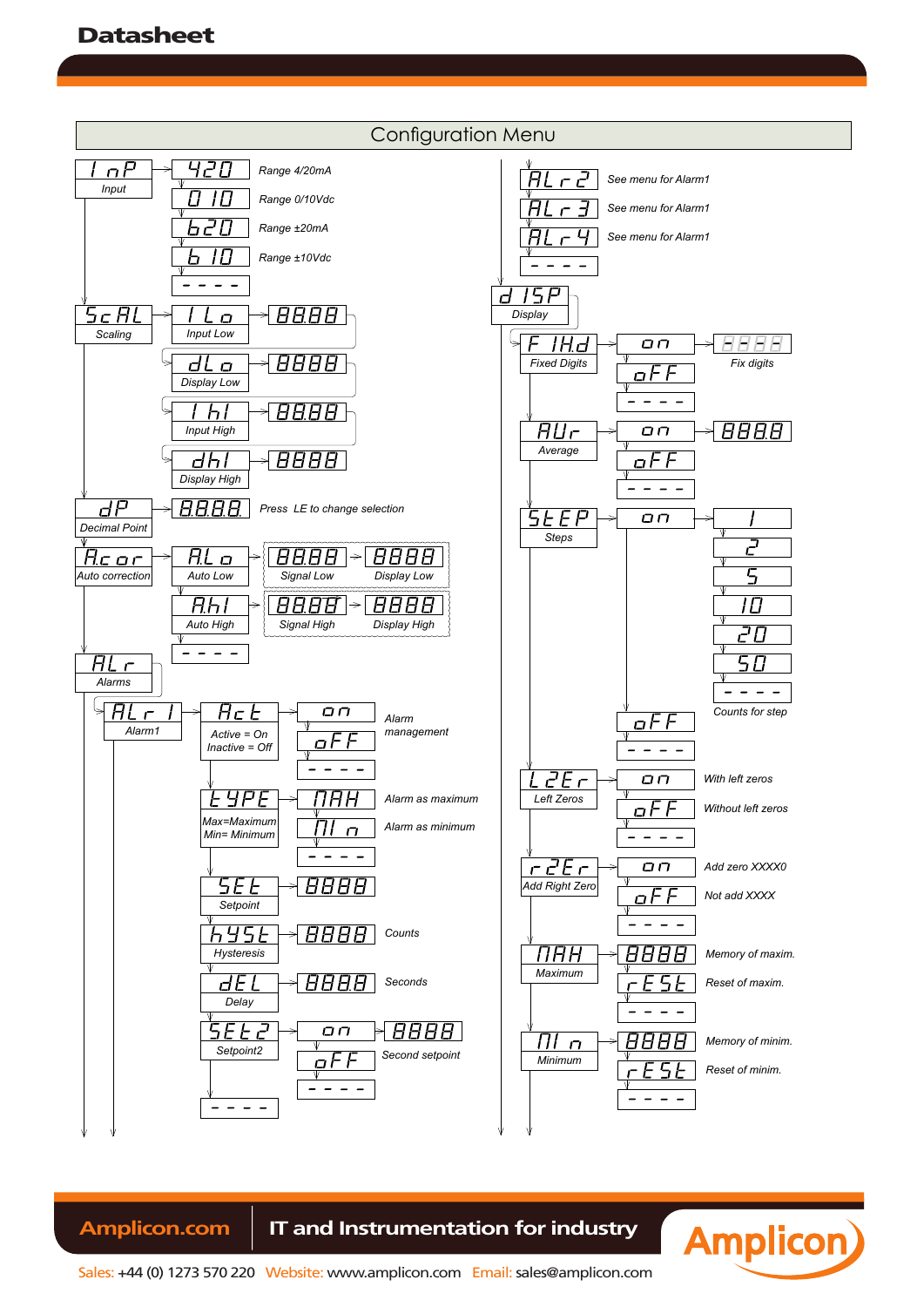

### Amplicon.com | IT and Instrumentation for industry



**Amplicon**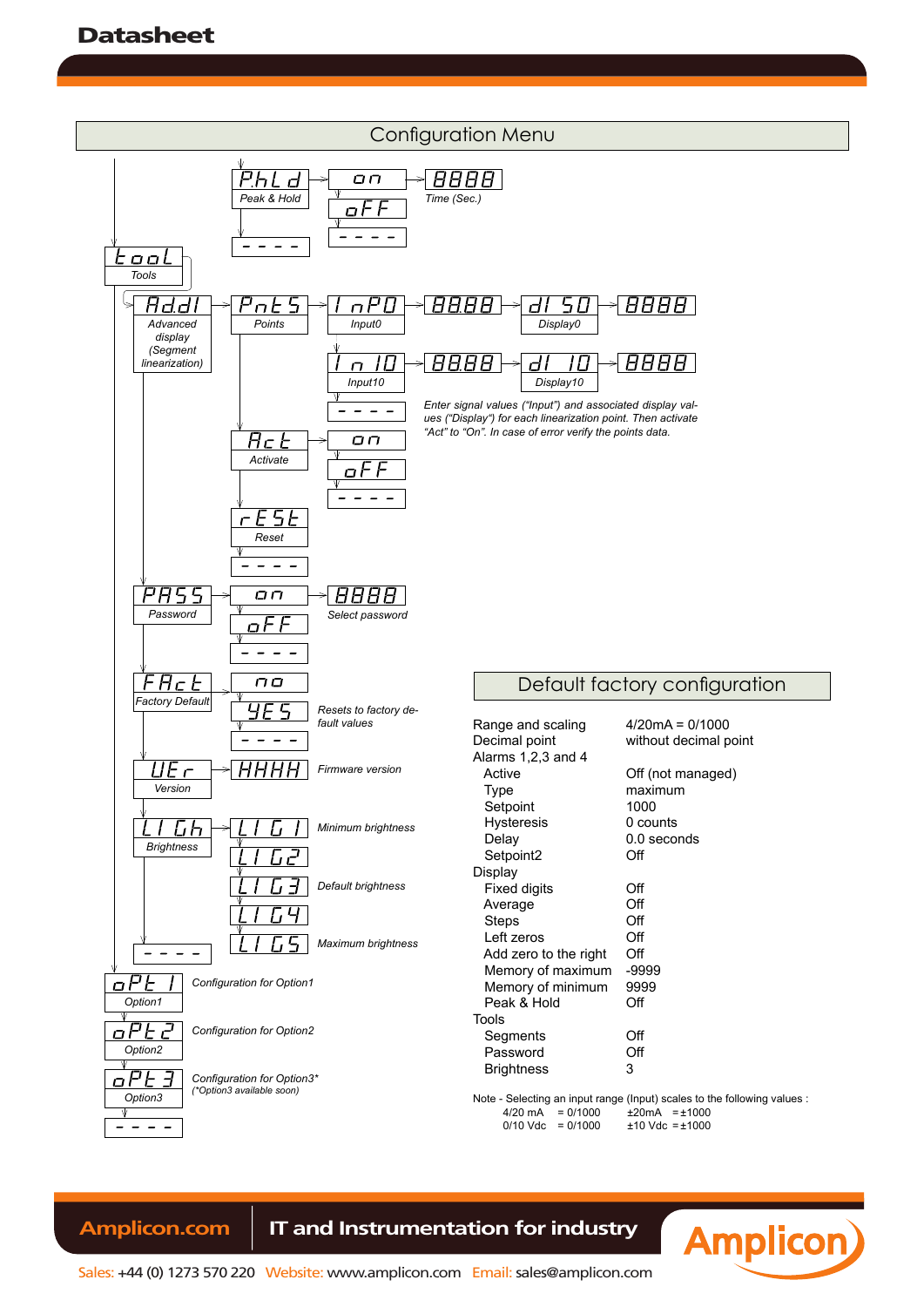#### Input Menu

The input menu allows for selection of the input signal range. Options are 4/20mA, 0/10Vdc, ±20mA and ±10Vdc.

Jumpers 4 (Vdc) or 5 (mA) at the rear of the instrument must be closed according to the range selected. Otherwise, the display will show erratical behavior.

#### Scaling Menu

The display scaling is based on 4 parameters. These parameters define the two points of the straight line "signal / display".

| Input Low ("ILo")    | Signal input low  |
|----------------------|-------------------|
| Display Low ("dLo")  | Display low       |
| Input High ("Ihl")   | Signal input high |
| Display High ("dhl") | Display high      |
|                      |                   |

#### Decimal Point Menu

Select the position for the decimal point. Modify with the LE button and validate with the SQ button.

#### Auto Correction Menu

Assigns the current input signal value to the Input Low or Input High configuration parameters. The new values for Input and Display are displayed.

**Auto Low (A.Lo) -** Select "A.Lo" to set the current input signal value to the Input Low configuration parameter.

**Auto High (A.hI) -** Select "A.hI" to set the current input signal value to the Input High configuration parameter.

#### AlarmX Menu

The instrument manages up to 4 alarms. Each alarm is controlled by the condition "display higher (or lower) than the configured setpoint". The front leds are controlled by the activation / deactivation of the related alarm. The relays installed on Option1, Option2 and Option3 are controlled by alarms 1, 2 and 3.

**Active (Act) -** Value "On/Off". Defines if the instrument has to manage this alarm or not. Select "Off" for alarm not managed.

**Type (tyPE)** - Value "Max/Min". Defines the behavior of the alarm as maximum or minimum alarm. The alarms configured as maximum are activated when the display value is equal or higher than the setpoint. The alarms configured as maximum are deactivated when the display is lower than the setpoint. The alarms configured as minimum have the inverse behavior.

**Setpoint (SEt) -** Value from "9999" to "-9999". Alarm set point.

**Hysteresis (hySt) -** Value from "0" to "9999". Points of hysteresis. The hysteresis applies on the deactivation of the alarm.

**Delay (dEL) -** Value from "0.0" to "99.9" seconds. Delay to be applied to the relay activation and deactivation. Relays are activated and deactivated X seconds after the activation / deactivation of the alarm. The delay affects only to the relays. The delay does not affect to the front leds.

**Setpoint2 (SEt2) -** Value from "-9999" to "9999". Second setpoint. The second setpoint allows for the creation of activation windows. If the alarm is configured as maximum with setpoint 1000 and setpoint2 is configured at 1500, the alarm will be activated between 1000 and 1500 and the alarm will be deactivated when display is <1000 and >1500. Setpoint2 is affected on the same way as the setpoint with hysteresis and delays.

#### Display Menu

Functions on this menu allow for configuration of the display.

**Fixed Digits (FIX.d) -** Allows a digit to be fixed to a predefined value (for example, least significant digit fixed to "0"). It is a condition to fix a digit that all digits to its right are also fixed. Value "-" shows that the digit is not fixed.

**Average (AVr) -** Recursive filter applied to display. Value from "0.0" to "99.9". The severity of the filter increases with the value selected. Increasing the severity of the filter makes the display response slower.

**Steps (StEP) -** Display changes on predefined steps. Values are 1, 2, 5, 10, 20 and 50. The display is made in steps of X counts. For example, select a step of 20 will make the display to change in steps of 20 (1420, 1440, 1460, ...).

Left Zero (LZEr) - Value "On/Off". Select "On" to visualize zeros to the left.

**Add Right Zero (rZEr) -** Add a zero to the right. Value "On/ Off". Select "On" to light a fifth digit on the display, placed to the right (LSD position) and fixed to a value of "0". Maximum display reading is now 99990 and minimum -99990.

**Maximum (MAX) -** Memory of maximum display. Indicates the maximum value of display since the last reset of the memory. Memory is reset on the following cases : manual reset from the Configuration Menu (Maximum), change on the input signal (Input), modification on the scaling (Scaling), change on the decimal point (dP), modification of the linearization segments, or instrument power-down.

**Minimum (MIn) -** Memory of minimum display. Indicates the minimum value of display since the last reset of the memory. Memory is reset on the following cases : manual reset from the Configuration Menu (minimum), change on the input signal (Input), modification on the scaling (Scaling), change on the decimal point (dP), modification of the linearization segments, or instrument power-down.

**Amplicon**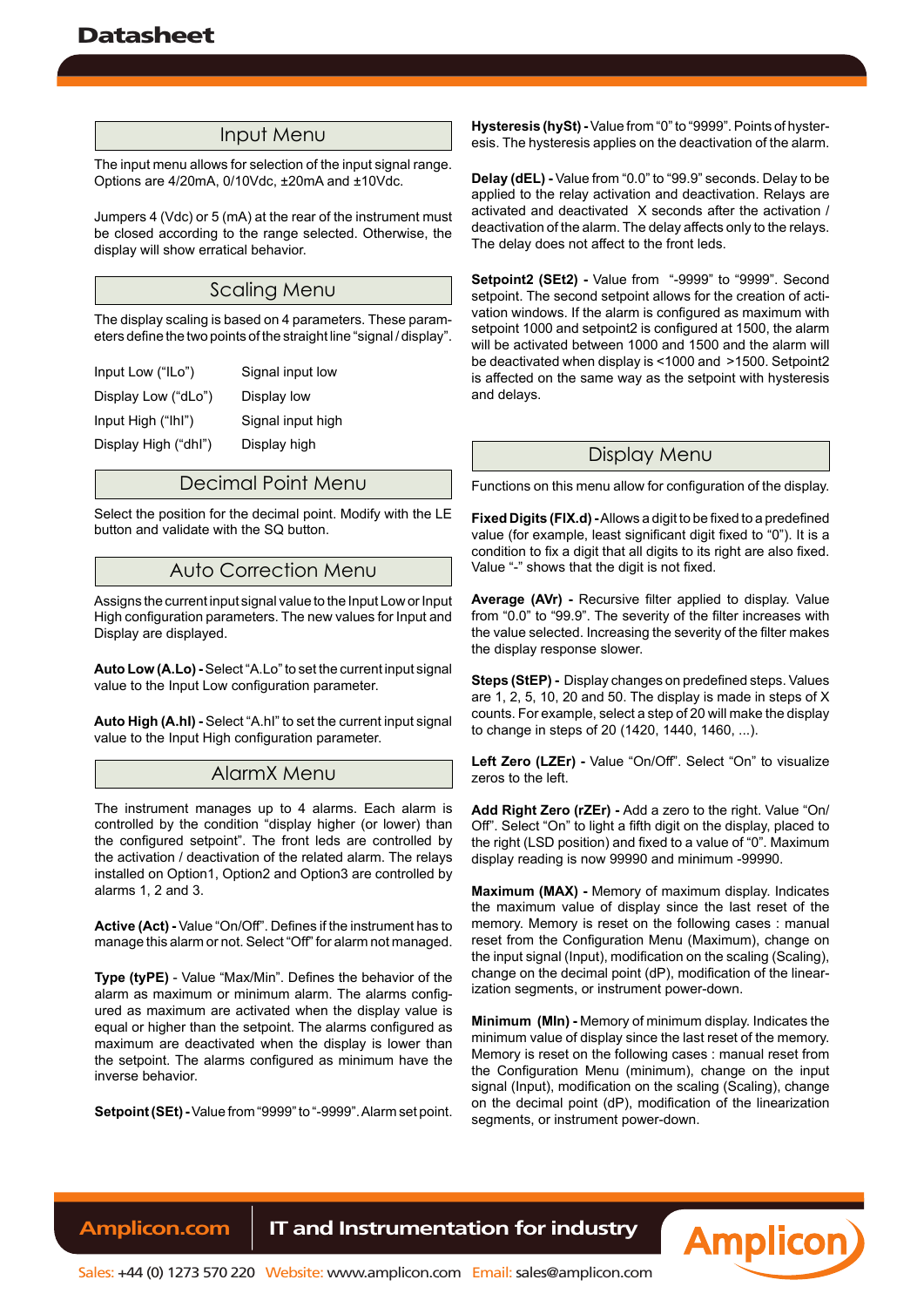**User's Manual M40-P**

**Peak & Hold (P.hLd)** - Peak & Hold function detects sharp drops in the displayed value, and holds the display if a display drop is detected. To disable the hold function for a moment, press any of the front buttons or wait for a predefined time :

| Time 0        | hold disabled (Off)                |
|---------------|------------------------------------|
| Time 1 a 3999 | seconds, before disabling the hold |
| Time 4000     | infinite hold                      |

The counting of seconds is started each time there is an increase in the display value. Alarms will follow the input signal while hold is active.

#### Tools Menu

**Advanced Display (Ad.dI) -** Segments linearization. The instrument has 10 linearization segments (11 points). Each linearization points is formed of a signal input value ("InPX") and an associated display value ("dISPX"). Enter the values for each point from the Points menu ("PntS"). It is required that the input signal values "InPX" must increase for each new point. When all points are entered, select "Act" value to "On" in the activation menu. A check is automatically performed when entering the points and when activating the points. In case of error verify the data entered on the points. Leave the menu pressing "LE" button. Reset option "rESt" deletes all existing points.

**Password (Pass) -** Select a number to act as password. This password will be requested when entering the Configuration Menu. To deactivate the password select "Off".

**Factory Settings (Fact) -** Factory default configuration. Select "yES" to activate the factory default configuration.

**Version (Ver) -** Firmware version installed.

**Light (Ligh) -** Brightness. Select between 5 predefined levels of brightness.

#### Options Menu

Menu options OPT1, OPT2 and OPT3 give access to the configuration menus of the installed options. The menu depends on the installed option. If there is no option installed the instrument shows "nonE".

#### Information Menu

**Configuration (Conf) -** Informs the configured input signal range (4/20mA, 0/10Vdc, ...), and the values for input low "ILo", display low "dLo", input high "IhI" and display high "dhI".

**Maximum (MAX) -** Value of the maximum display.

**Minimum (MIn) -** Value of the minimum display

**AlarmX (ALX) -** Configuration of alarm X. The sequence of information shows if the alarm is being managed ("On/Off"),

the alarm type ("Max/Min"), the setpoint, the hysteresis value, the activation delay and the value of setpoint2 ("Off" or the setpoint2 value).

**OptionX (OptX) -** Type of module installed. If there is no module shows "nonE".

**Measure (MEAS)-** Multimeter function. Shows the value of the input signal without scaling. This is the real value the instrument is receiving on terminals, in Vdc or mA.

#### Messages and errors

When the instrument detects that the displayed value does not correspond to the expected value, the display will flash and alternate with a message.

"**h.udr**" Hardware underrange. The instrument is reading the lowest possible signal, and can not follow lower signals.

"**h.oVr**" Hardware overrange. The instrument is reading the highest possible signal and can not follow higher signals.

"**d.udr**" Display underrange. The instrument is displaying the minimum value (-9999) and can not display below.

"**d.oVr**" Display overrange. The instrument is displaying the maximum value (9999) and can not display above.

"**hoLd**" The instrument is showing the value present when the hold function was activated. Hold function is active.

"**Min**" The instrument displays the minimum displayed value in memory. The minimum visualization is active.

"**MAX**" The instrument displays the maximum displayed value in memory. The maximum visualization is active.

"**P.hLd**" The instrument displays the peak value. Function Peak&Hold is active.

**Err.0** Values introduced on the "ScAL" menu are not valid. Default values are activated. The slope defined by the two points is almost vertical (higher than 5000):

**Err.1** Password incorrect.

**Err.2** The instrument has detected an installed option but was unable to communicate.

**Err.3** Related to the edition of a linearization point. Returns to the point for further edition. The value of "InPX" of the edited point is lower than "InPX" of the previous point.

**Err.4** Related to the activation ("Act") of the linearization segments ("Ad.dI"). Activation is not allowed. The value "InPX" of one of the points is higher than "InPX" of the next point.

**Err.5** Related to the activation ("Act") of the linearization segments ("Ad.dI"). Activation is not allowed. The slope defined by one of the segments is almost vertical.

Slope condition for Err.0 and Err5

(dhI-dLo) [Counts] (IhI-ILo) [mA or Vdc] < 5000

**Amplicon**